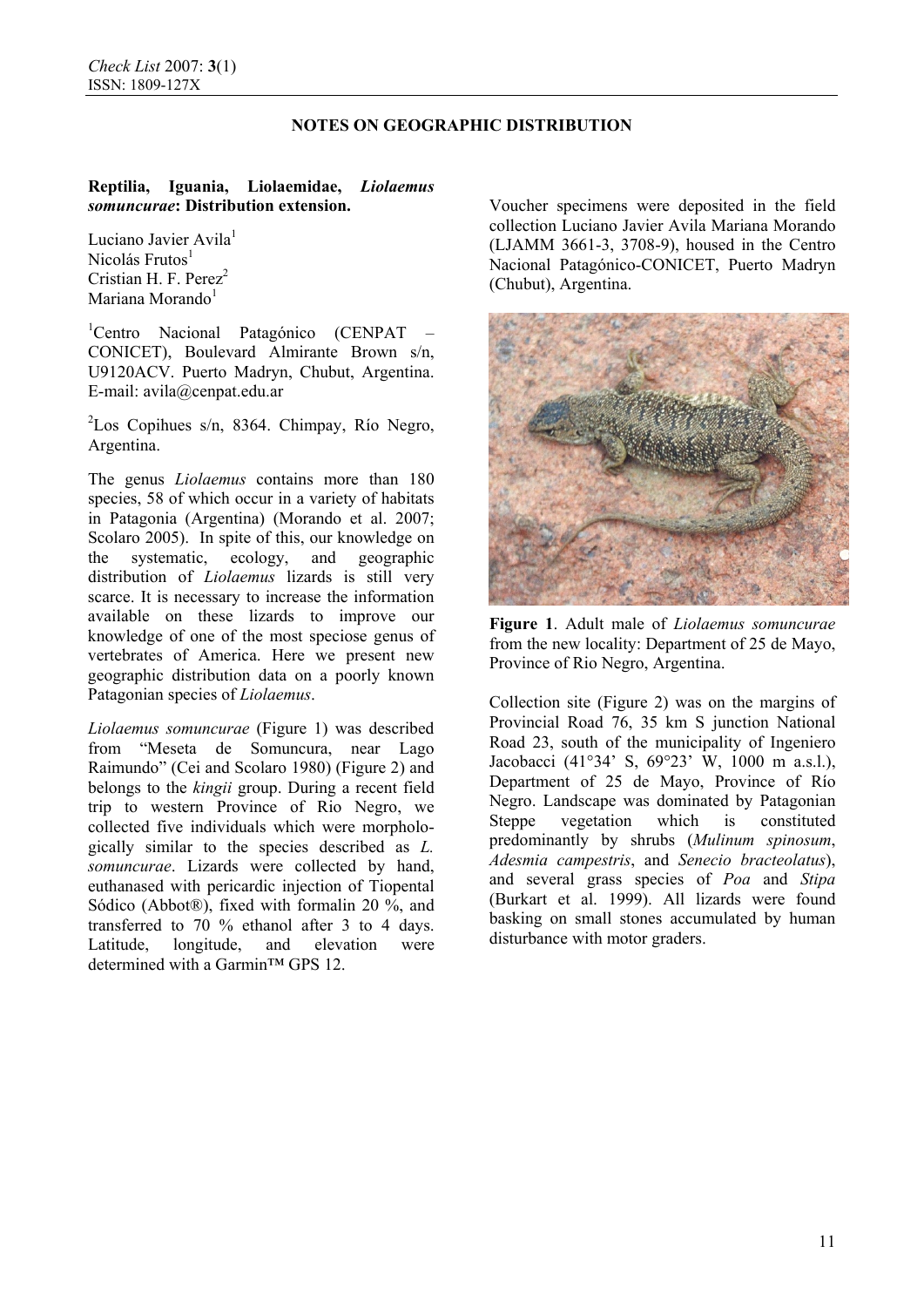

#### **NOTES ON GEOGRAPHIC DISTRIBUTION**

**Figure 2**. Geographic distribution of *Liolaemus somuncurae* and *L. uptoni* in Patagonia, Argentina. Closed circle = type-locality of *L. somuncurae*. Square = new locality reported for *L. somuncurae*. Star = typelocality of *L. uptoni*. White dots: main cities marked as reference.

Comparisons of collected specimens with those of *L. somuncurae* deposited at the collection of the Museo Argentino de Ciencias Naturales Bernardino Rivadavia (MACN) combined with literature data (Cei and Scolaro 1980; 1997) confirmed the species identity. Therefore, this new distributional record constitutes the first for *Liolaemus somuncurae* in 25 de Mayo and represents the westernmost known distribution, extending species range ca*.* 215 km western airline from the type locality (Figure 2).

Recently, another species of the *kingii* group was described from an area closer than the type locality of *Liolaemus somuncurae* (Scolaro and Cei

2006). This new species, *L. uptoni*, was found ca. 120 km southeastern from our collection site, but it is separated by the Añueque and Calcatapul mountain ranges, and is located in a lower plain region (600 to 700 m a.s.l.) known as Pampa de Sacanana, in the Province of Chubut (Figure 2). Comparisons between samples of *L. somuncurae* and type series of *L. uptoni* deposited at MACN showed few differences between both species, but a more detailed study is necessary to establish the limits between species of *Liolaemus kingii* group.

#### **Acknowledgments**

We acknowledge the NSF "Partnership for International Research and Education" award (OISE 0530267), for support collaborative research on Patagonian biodiversity, granted to